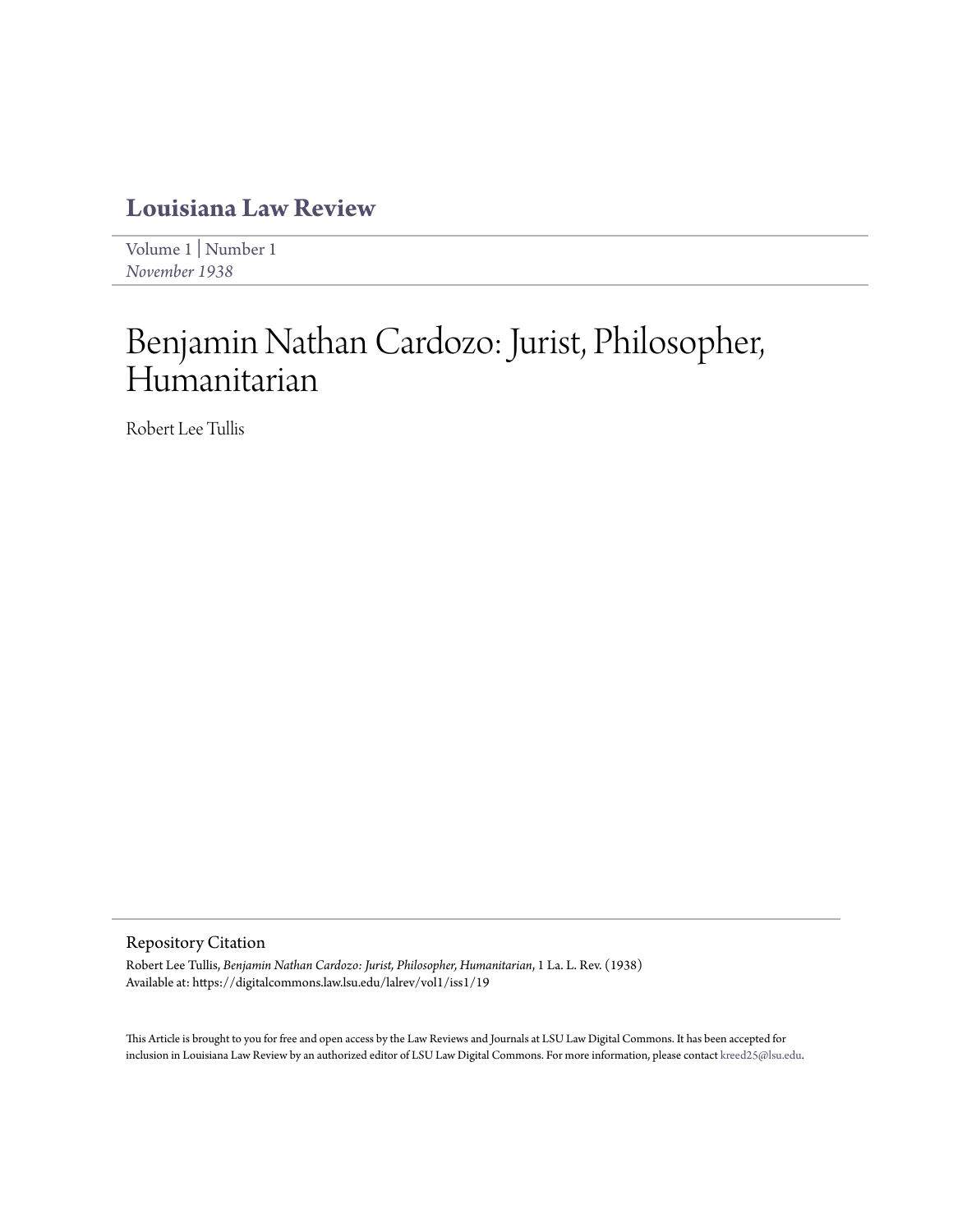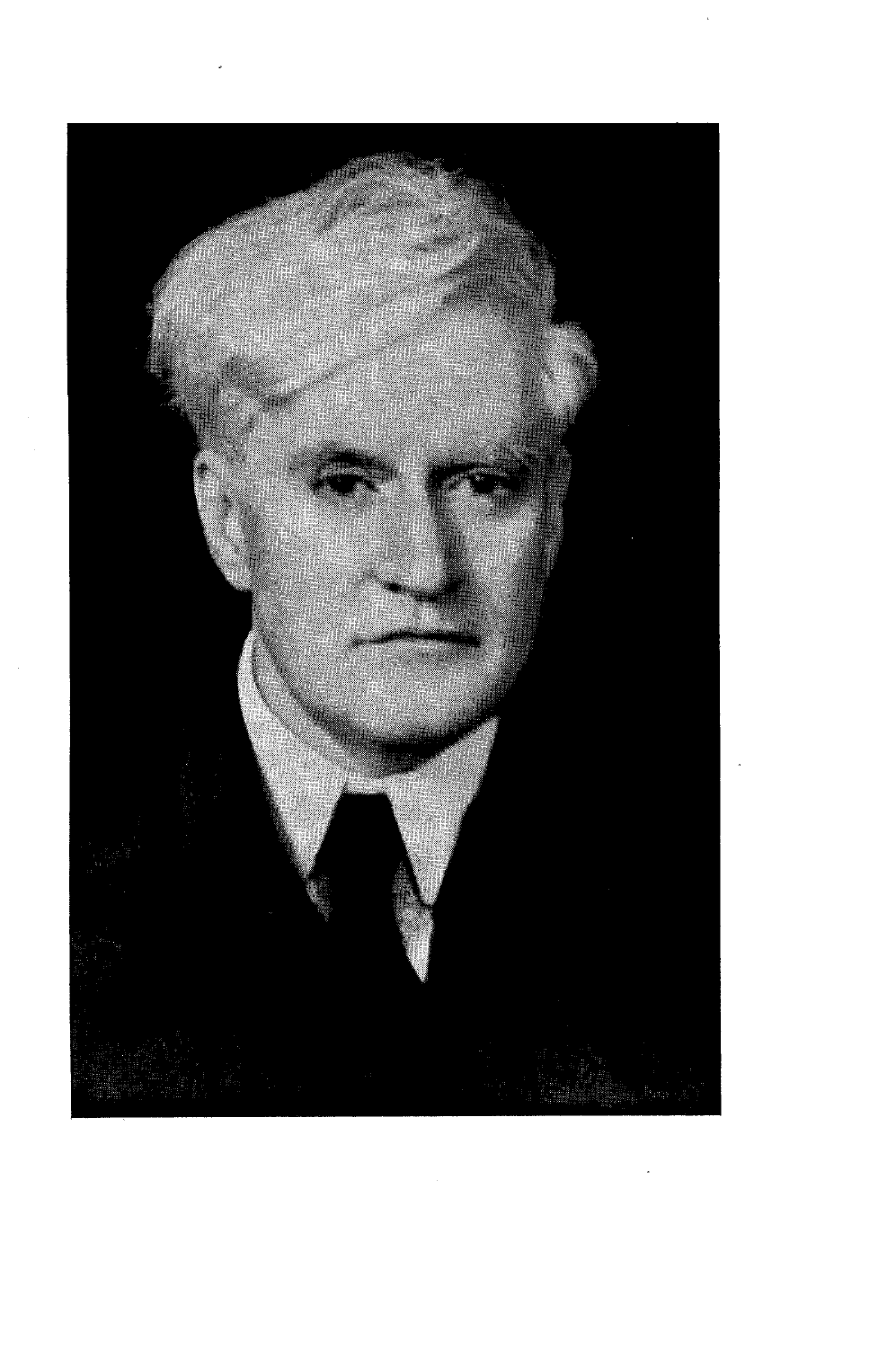**BENJAMIN NATHAN** CARDOZO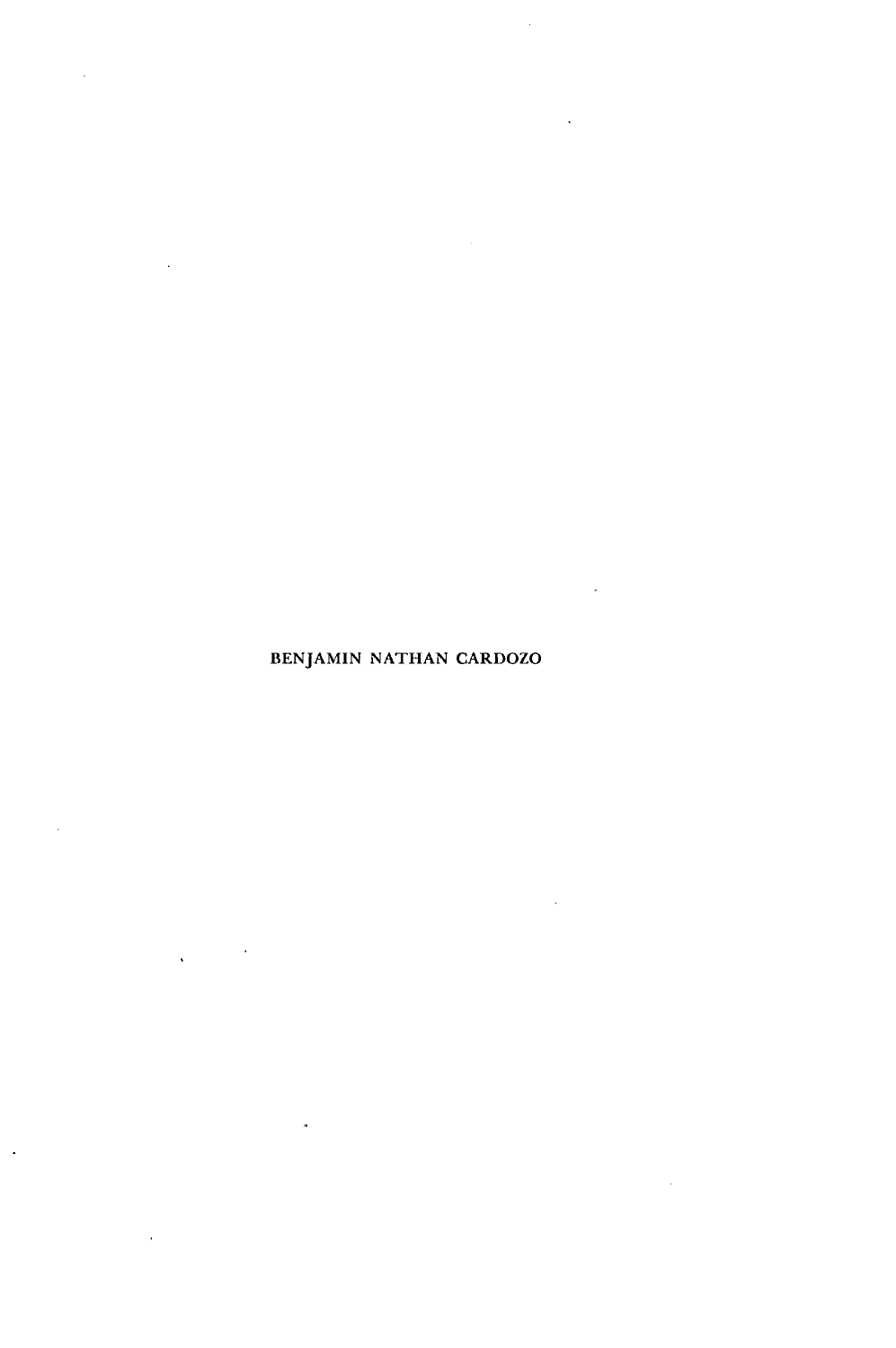### Benjamin Nathan Cardozo

*Jurist, Philosopher, Humanitarian*

#### ROBERT **LEE** TULLIS\*

Benjamin Nathan Cardozo was born in the city of New York on May 24, 1870. He died on July 9, 1938. The story of his early intellectual life is told in the words of his close friend and former associate, Judge Irving Lehman:

"At the age of nineteen, he graduated from Columbia College with high honors. A youth of frail physique and of reserved manner and spirit, he had little part in the sports or social life of the college; yet, during his whole life, the men who were in college with him gave him their admiring affection. A student of literature and philosophy, a lover of the classics, he showed even in those early days that his deepest interest was in contemporary thought and, especially, in contemporary political and governmental activities. It is significant that for the subject of his commencement oration he chose 'The Altruist in Politics' and for the subject of his bachelor's thesis he chose 'Communism.'"<sup>1</sup>

Cardozo's rise to judicial eminence was totally uncolored by partisan politics, a glowing tribute to the profundity of his legal scholarship. Again we are indebted to Judge Lehman for the following brief account:

"In 1913, though he was an independent Democrat who had never been active in politics and was known only to the members of his own profession, he was nominated by a Fusion group and elected a justice of the Supreme Court of New York. In the campaign he had received the enthusiastic support of the leaders of the bar and, as soon as he was elected, some of them urged Governor Glynn to designate him to serve temporarily as an Associate Judge of the Court of Appeals. In spite of Cardozo's lack of judicial experience, the designation was made and it was received by the bench and bar with general approval....

**<sup>\*</sup> Dean Emeritus, Louisiana State University Law School.**

**<sup>1.</sup> Lehman, Memorial to Justice Cardozo (1938) 24 A.B.A.J. 728.**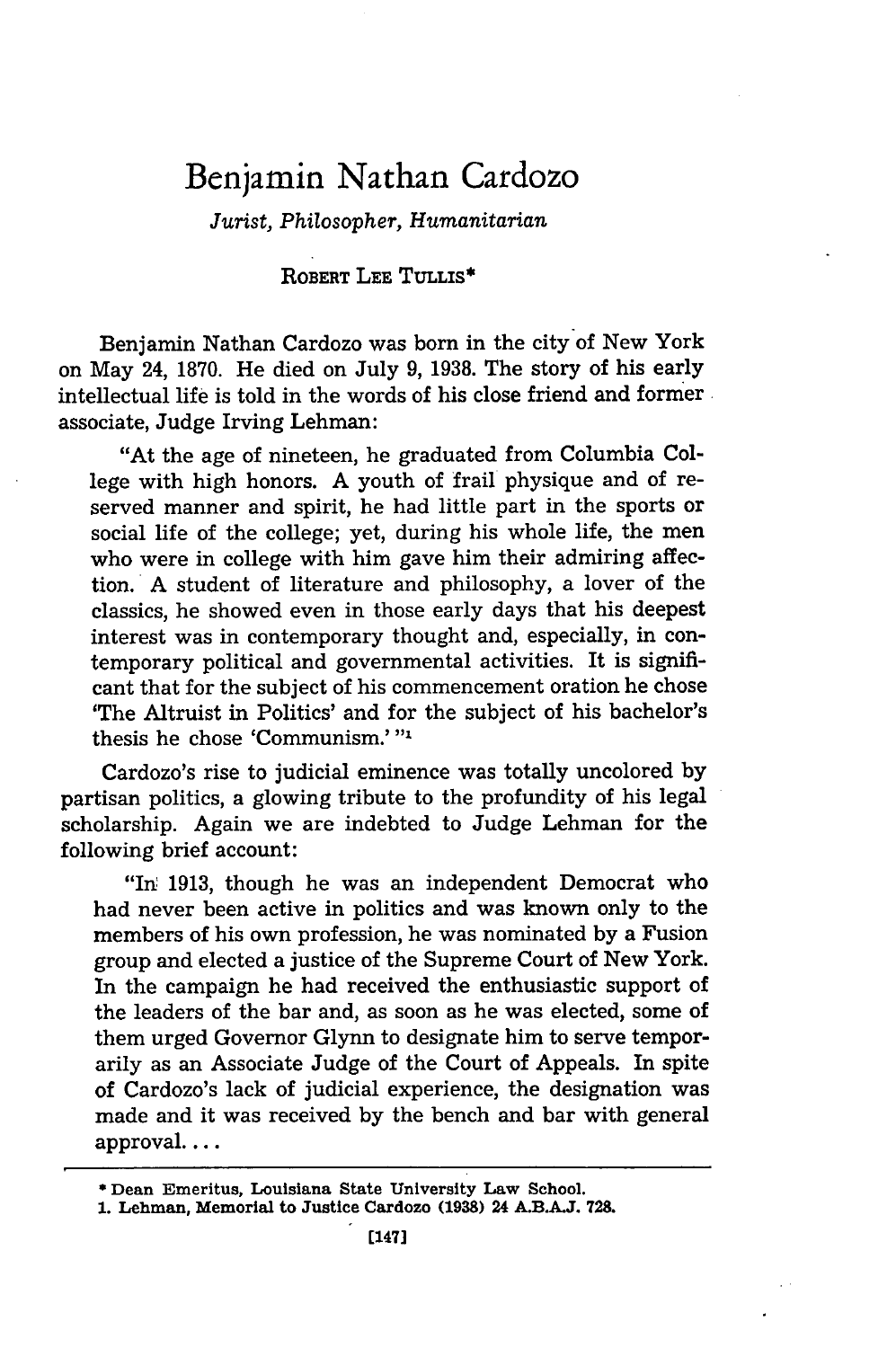**" . .** . In January, 1917, Cardozo was appointed a regular member of the court by Governor Whitman and, in the following November he was elected to that position for a term of fourteen years, upon the nomination of both major parties. In 1926, upon similar nomination, he was elected Chief Judge of the court. In 1932 he was appointed by President Hoover Justice of the Supreme Court of the United States."2

The gist of Cardozo's philosophy is found in three slender volumes. We may find the formulation of his creed in the first of these, a publication entitled *The Nature of the Judicial Process* which comprises a course of lectures delivered in 1921 before the Law School of Yale University. It is almost at the close of the last lecture that his confession of faith reaches its climax in a passage of extraordinary beauty:

"I was much troubled in spirit, in my first years upon the bench, to find how trackless was the ocean on which I had embarked. I sought for certainty. I was oppressed and disheartened when I found that the quest for it was futile. I was trying to reach land, the solid land of fixed and settled rules, the paradise of a justice that would declare itself by tokens plainer and more commanding than its pale and glimmering reflections in my own vacillating mind and conscience. I found 'with the voyagers in Browning's "Paracelsus" that the real heaven was always beyond.' As the years have gone by, and as I have reflected more and more upon the nature of the judicial process, I have become reconciled to the uncertainty, because I have grown to see it as inevitable. I have grown to see that the process in its highest reaches is not discovery, but creation; and that the doubts and misgivings, the hopes and fears, are part of the travail of mind, the pangs of death and the pangs of birth, in which principles that have served their day expire, and new principles are born."<sup>8</sup>

Cardozo thus acknowledges that judges are subject to human limitations. He does not doubt "the grandeur of the conception which lifts them into the realm of pure reason" but contends that "they do not stand aloof on these chill and distant heights." And so he rejects, on the one hand, the view of Montesquieu who feels that judges are only the mouths that pronounce the law; and, on the other hand, he finds too extreme the sentiment of

<sup>2.</sup> Ibid.

**<sup>3.</sup> Cardozo, The Nature of the Judicial Process (1921) 166-7.**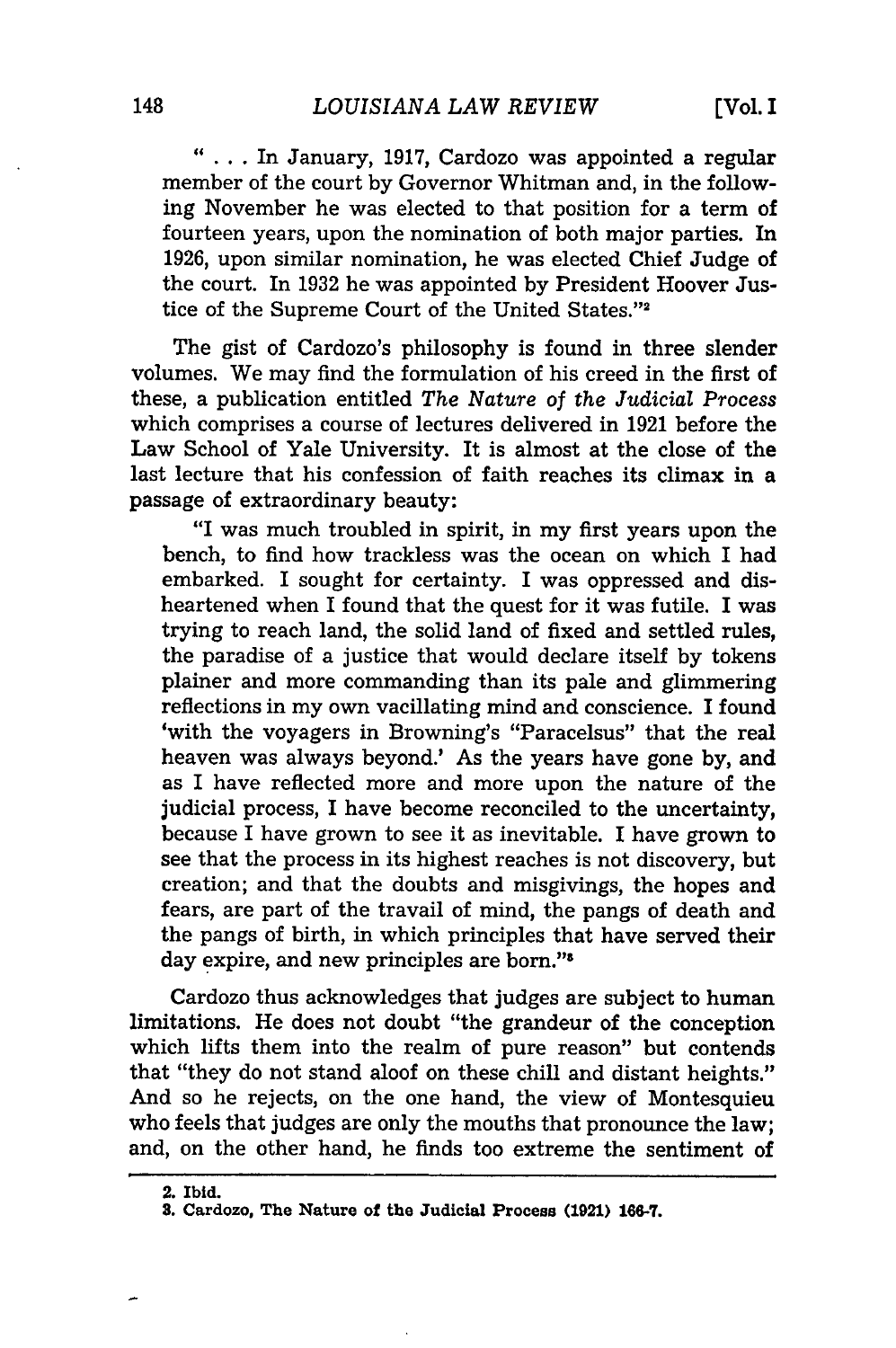Saleilles who says of judges that "one wills at the beginning the result; one finds the principle afterwards; such is the genesis of all juridical construction."

The other two books which set forth Cardozo's philosophy are *The Growth of the Law,* which is a publication of a second course of lectures delivered at Yale University in 1923, and *The Paradoxes of Legal Science* which appeared in 1928.

Many of the profoundly disquieting problems affecting the men of today are examined in these volumes. And so great is Cardozo's skill that merely to discuss such problems is to illuminate them. For example, the causes of uncertainty in the law are among the most harassing of all legal problems. Cardozo's analysis of one aspect of the difficulty must strike those who have almost lost their way in groping for light among digests and encyclopedias as particularly significant.

"The fecundity of our case law would make Malthus stand aghast. Adherence to precedent was once a steadying force, the guarantee, as it seemed, of stability and certainty. We would not sacrifice any of the brood, and now the spawning progeny, forgetful of our mercy, are rending those who spared them. Increase of numbers has not made for increase of respect. The output of a multitude of minds must be expected to contain its proportion of vagaries. So vast a brood includes the defective and the helpless. An avalanche of decisions by tribunals great and small is producing a situation where citation of precedent is tending to count for less, and appeal to an informing principle is tending to count for more **....** The perplexity of the judge becomes the scholar's opportunity."<sup>4</sup>

We shall not further multiply quotations from his extrajudicial utterances, but shall pass to what is shown concretely in the course of his activities on the bench. Moreover, we shall not concern ourselves with Cardozo's career on the New York Court of Appeals. That fruitful episode in his life has already been the subject of much attention by his biographers.<sup>5</sup>

It is noteworthy that in the first case in which Cardozo took part in a decision of the United States Supreme Court, he dissented. It is even more noteworthy that despite his short stay on this bench he lived to see that dissent become the law. The first case, *Burnet v. Coronado Oil and* Gas *Company6* had held

**1938]**

**<sup>4.</sup> Cardozo, The Growth of the Law (1924) 4-5, 6.**

**<sup>5.</sup> E.g., Levy, Cardozo and Frontiers of Legal Thinking (1938).**

**<sup>6. 285</sup> U.S. 393, 62 S.Ct. 443, 76 L.Ed. 815 (1932).**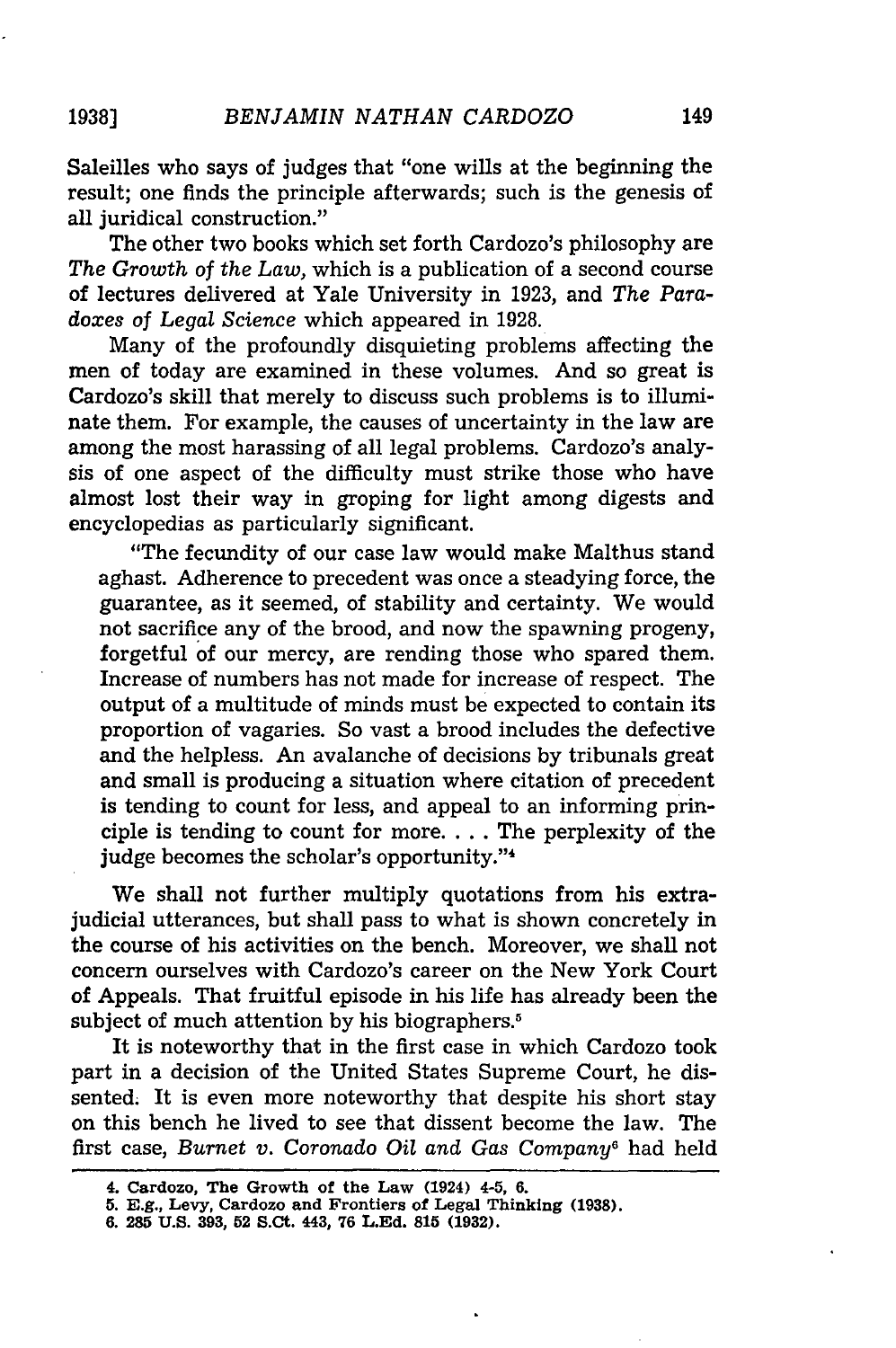that the proceeds of oil leases executed by the State of Oklahoma on school lands was not subject to federal income tax in the hands of the lessees, since the lease was an instrumentality of the State in its exercise of a strictly governmental function. After a lapse of but six years, this case was overruled<sup> $\tau$ </sup> on the basis of the dissent in the *Coronado* case. Cardozo thus early opposed a strained construction of inhibitions upon the exercise of governmental taxing powers.

In all three of the Chain Store cases<sup>8</sup> in which Cardozo took part, he voted to sustain the taxing power of the state. The latest case, the *Great Atlantic and Pacific Tea Co. v. Grosjean,* involved a Louisiana statute. It held that in adjusting the rate of tax for a chain store within the state, the legislature may determine the size of the chain by counting the total number of its units wherever located.

The famous case of *Schechter Poultry Corp. v. United States9* is conspicuous among the so-called New Deal cases, both for its intrinsic importance and for the reason that the opinion of the court was unanimous. Justice Cardozo, in his concurring opinion, discussed separately the two principal questions: the delegation of legislative power, and the scope of federal regulatory power over commerce. So great was the power delegated to the President that Cardozo said:

**"...** If that conception shall prevail, anything that Congress may do within the limits of the commerce clause for the betterment of business may be done by the President upon the recommendation of a trade association by calling it a code. This is delegation running riot. No such plentitude of power is susceptible of transfer **. .. 1**

As to the power of Congress to regulate wages and hours of labor in intrastate business, he used this emphatic language: "If centripetal forces are to be isolated to the exclusion of the forces that oppose and counteract them, there will be an end to our federal system."<sup>11</sup>

In the celebrated Social Security cases, *Charles C. Steward*

**9. 295 U.S. 495, 55 S.Ct. 837, 79 L.Ed. 1570 (1935).**

**10. Id. at 553.**

**11. Id. at 554.**

**<sup>7.</sup>** Helvering v. Mountain Producers Corp., **303 U.S. 376, 58** S.Ct. **623, 82 L.Ed. 607 (1938).**

**<sup>8.</sup> Liggett v. Lee, 288 U.S. 517, 53 S.Ct. 481, 77 L.Ed. 929 (1933); Fox v. Standard** Oil **Co., 294 U.S. 87, 55** S.Ct. **333, 79 L.Ed. 780 (1935); Great Atlantic and Pacific Tea Co. v. Grosjean, 301 U.S. 412, 57 S.Ct. 772, 81 L.Ed. 1193 (1937).**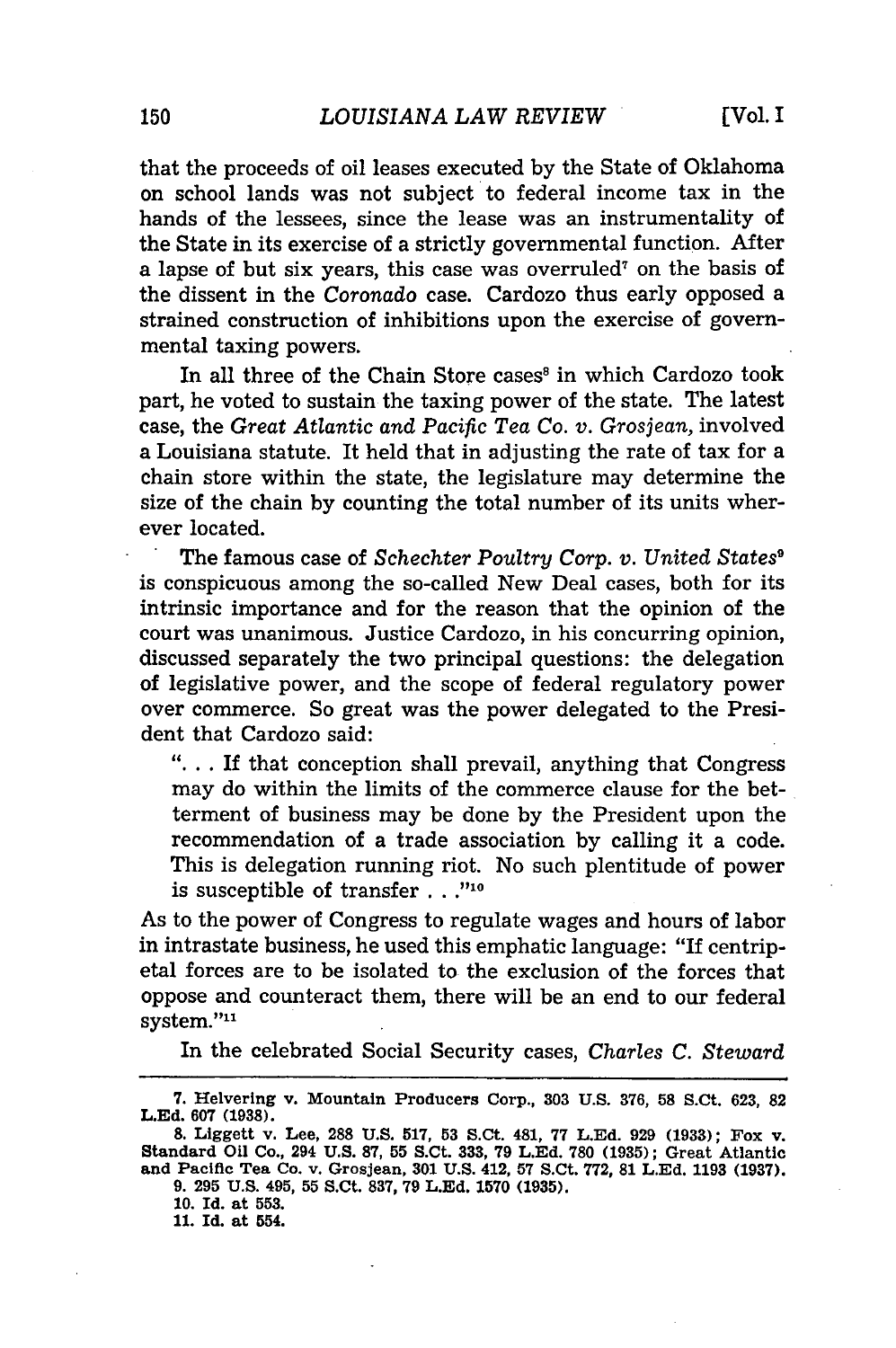*Machine Co. v. Davis*<sup>12</sup> and *Helvering v. Davis*<sup>13</sup> Cardozo was the organ of the court. The first case dealt with the tax for unemployment insurance, the second with the tax for old age insurance. There was no question of delegation of power to the President. That the taxes imposed under the Act are constitutional and that Congress has power to provide for an expenditure of public money for the relief of unemployment, and for old age benefits, is laid down in Justice Cardozo's opinions. An excerpt from what he says in *Helvering v. Davis* will serve better than a paraphrase:

**"...** . Needs that were narrow or parochial a century ago may be interwoven in our day with the well-being of the nation. What is critical or urgent changes with the times.

"... Unemployment spreads from state to state, the hinterland now settled that in pioneer days gave an avenue of escape. Spreading from state to state, unemployment is an ill not particular but general, which may be checked, if Congress so determines, by the resources of the nation. If this can have been doubtful until now, our ruling today in the case of the *Steward Machine Co., supra,* has set the doubt at rest. But the ill is all one, or at least not greatly different, whether men are thrown out of work because there is no longer work to do or because the disabilities of age make them incapable of doing it. Rescue becomes necessary irrespective of the cause. The hope behind this statute is to save men and women from the rigors of the poorhouse as well as from the haunting fear that such a lot awaits them when journey's end is near."<sup>14</sup>

In the National Labor Relations Board cases<sup>15</sup> Justice Cardozo concurred with the majority in upholding the constitutional power of Congress to regulate in interstate commerce the relations of employers and employees with respect to collective bargaining by the employees.

The case of the *Associated Press v. National Labor Relations*

**19381**

<sup>12.</sup> **301 U.S.** 548, **57** S.Ct. **883, 81 L.Ed. 1279 (1937).**

**<sup>13. 301</sup> U.S. 619, 57** S.Ct. 904, **81 L.Ed. 1307 (1937).**

<sup>14.</sup> Id. **at 641.**

**<sup>15.</sup>** The *Labor Board* **cases, which were disposed of at the same time in five separate opinions, are the following: National Labor Relations Board v. Jones & Laughlin Steel Corp., 301 U.S. 1, 57 S.Ct. 615, 81 L.Ed. 893; National Labor Relations Board v. Fruehauf Trailer Co., 301 U.S. 49, 57 S.Ct. 642, 81 L.Ed. 893; National Labor Relations Board v. Friedman-Harry Marks Clothing Co., 301 U.S. 58, 57 S.Ct. 645, 81 L.Ed. 693; Associated Press v. National Labor Relations Board), 301 U.S. 103, 57 S.Ct. 650, 81 L.Ed. 953; Washington, Virginia & Maryland Coach Co. v. National Labor Relations Board, 301 U.S. 142, 57 S.Ct.** 648, **81 L.Ed. 965 (1937).**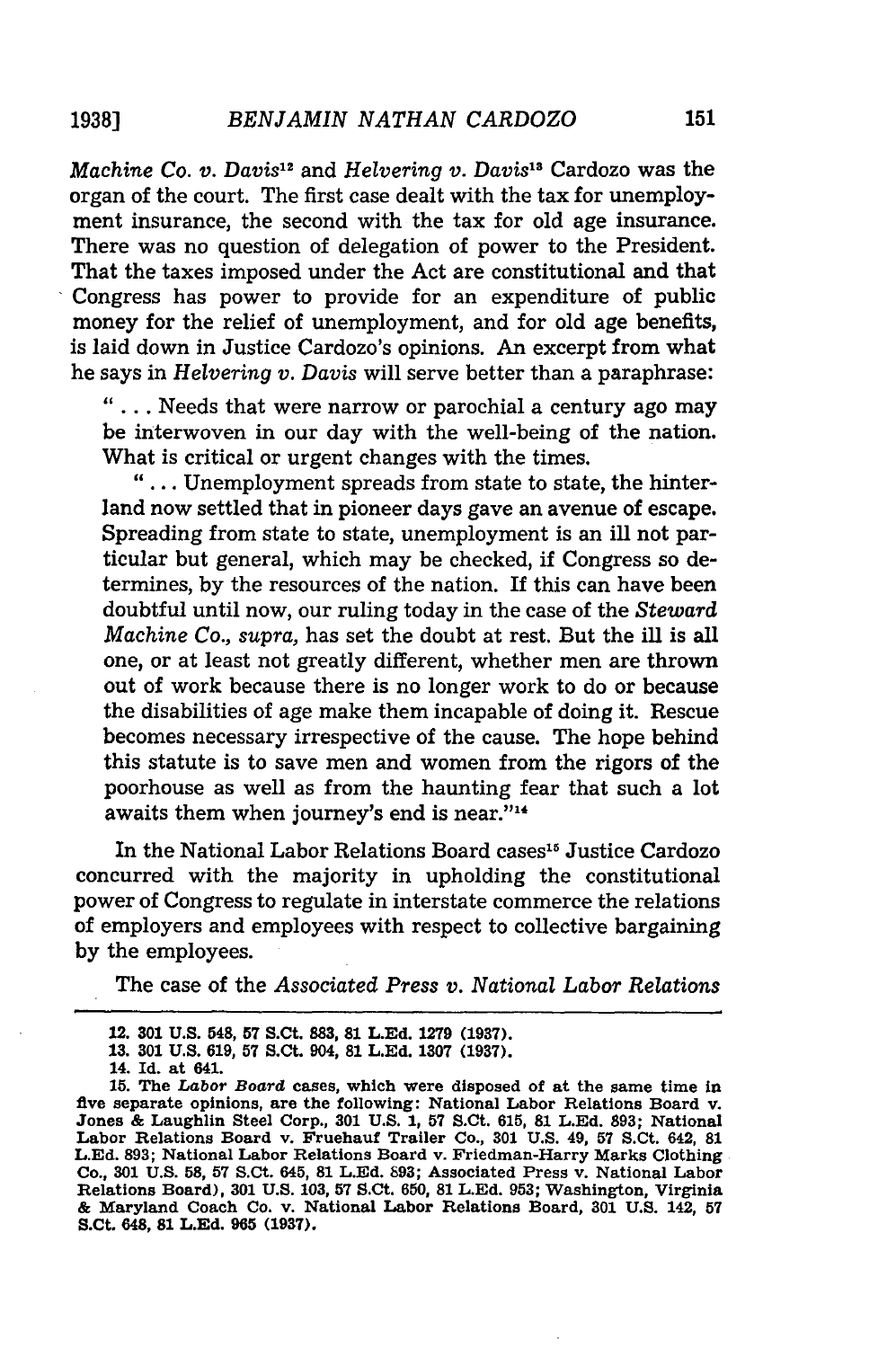**[Vol.** I

Board,<sup>16</sup> involved not only the power of Congress to regulate interstate commerce, but also the question of freedom of the press. Here it was contended that a news editor was discharged because of his activities in connection with The American Newspaper Guild, a labor organization. The majority of the Court took the view that freedom of the press was not denied, and Cardozo joined in this opinion.

It is interesting to note, however, that when he conceived the freedom of the press to be endangered, Cardozo was quick to respond. Thus in an earlier case, *Grosjean v. American Press Co.,17* the State of Louisiana had levied a license tax on newspapers for the privilege of charging for advertising therein, applicable only to newspapers enjoying circulation of more than 20,000 copies per week. It was held that this enactment was invalid as constituting restraint on the freedom of the press guaranteed by the due process clause of the Fourteenth Amendment. Justice Sutherland was the organ of the Court, and Justice Cardozo was a member. Widely divergent as have been the views of these two men on other issues where liberty and government come in conflict, they were agreed in upholding what Cardozo calls liberty of mind and spirit.

In the well-known case of West Coast Hotel Co. v. Parrish<sup>18</sup> the Supreme Court upheld a statute establishing minimum wages for women and thus squarely overruled the earlier case of *Adkins v. Children's Hospital.*<sup>19</sup> Justice Cardozo joined in the majority ruling in the *Parrish* case, and this stand was quite in accordance with his fundamental principles. In *The Paradoxes of Legal Science* he had said, "On a plane less exalted than these decisions that deal with the liberty of the spirit are those that limit the power of government in the field of economic liberty. *The legislature may not require the payment to women workers of a minimum wage, though the wage does not exceed what is essential* for *the needs* of *decent living."20* He cites the *Adkins* case, and also indicates other limitations on the power of government in the economic sphere.

He disclaims any purpose to debate the question whether these cases or some of them might have been decided differently,

<sup>16. 301</sup> U.S. 103, **57** S.Ct. 650, 81 **L.Ed. 953** (1937).

**<sup>17.</sup>** 297 U.S. 233, 56 S.Ct. 444, **80 L.Ed.** 660 (1936).

<sup>18.</sup> **300** U.S. 379, 57 S.Ct. **578,** 81 L.Ed. 703 (1937).

**<sup>19. 261</sup> U.S. 525,** 43 S.Ct. 394, **67 L.Ed. 785 (1923).**

**<sup>20.</sup> Cardozo, The Paradoxes of Legal Science (1928) 99-100. (Italics supplied.)**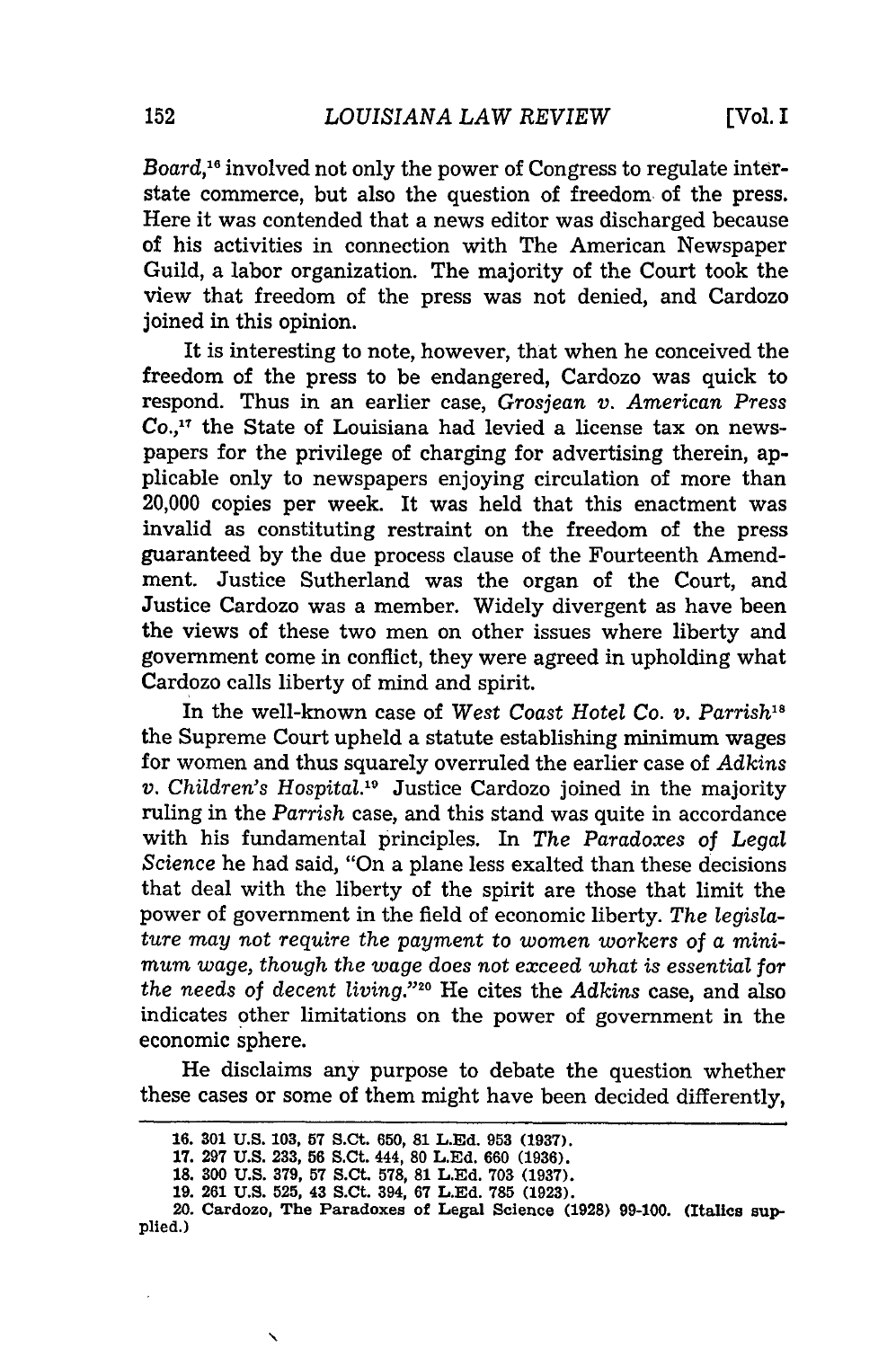and he says that his purpose was "merely to inquire whether liberty may not have a meaning as a concept of social science which will have illumination for problems of this order as they come before the court hereafter."<sup>21</sup> He discusses the question whether the application of the pronouncements of social science might not in some or even in many instances yield results at variance with those accepted by the court. Is it to be wondered at that in 1937 the Cardozo who gave expression to these sentiments should have been found with the majority who voted to overrule the decision in the *Adkins* case?

In the famous A.A.A. case,<sup>22</sup> Justice Stone, dissenting, advocates "the frank recognition that language, even of a constitution, may mean what it says: that the power to tax and spend includes the power to relieve a nation-wide economic maladjustment by conditional gifts of money."<sup>28</sup> Justice Cardozo joined in this dissent. In the Gold Clause cases,<sup>24</sup> Cardozo joined with the majority in holding that the plenary power of Congress over the monetary system of the country could not be hampered by agreements between private parties.<sup>25</sup> At the same time he agreed with Chief Justice Hughes that this rule was not applicable to government obligations although he felt, as did the majority of the Court, that the holder of the government bond had failed to show damage.<sup>26</sup>

A few cases will now be considered that have probably escaped the notice of the general public. *Shapiro v. Wilgus*<sup>27</sup> was decided with Cardozo as the organ of a unanimous court. An embarrassed debtor found that two of his creditors were unwilling to give him time. Under the law of his home state of Pennsylvania, he could not have a receiver appointed for himself, as an individual. He therefore brought about the formation of a Delaware corporation, to which he transferred all his property, receiving in return substantially all the shares of stock, and a covenant by the grantee to assume the payment of the debts. Then, in conjunction with a creditor, he brought suit in the federal court in Pennsylvania

**1938]**

153

<sup>21.</sup> **Id.** at **100.**

**<sup>22.</sup> United States v. Butler, 297 U.S. 1, 56 S.Ct. 312, 80 L.Ed. 477 (1936). 23. Id. at 88.**

**<sup>24.</sup> Norman v. Baltimore & Ohio R.R. Co., United States v. Bankers' Trust Co., 294 U.S.** 240, **55 S.Ct. 407, 79 L.Ed. 885 (1935); Nortz v. United States, 294 U.S. 317, 55 S.Ct. 428, 79 L.Ed. 907 (1935); Perry v. United States, 294 U.S. 330, 55 S.Ct. 432, 79 L.Ed. 912 (1935).**

**<sup>25.</sup> Norman v. Baltimore & Ohio R.R. Co., United States v. Bankers' Trust Co., 294 U.S. 240, 55 S.Ct. 407, 79 L.Ed. 885 (1935).**

**<sup>26.</sup> Perry v. United States, 294 U.S. 330, 55 S.Ct. 432, 79 L.Ed. 912 (1935). 27. 287 U.S. 348, 53 S.Ct. 142, 77 L.E1 355 (1932),**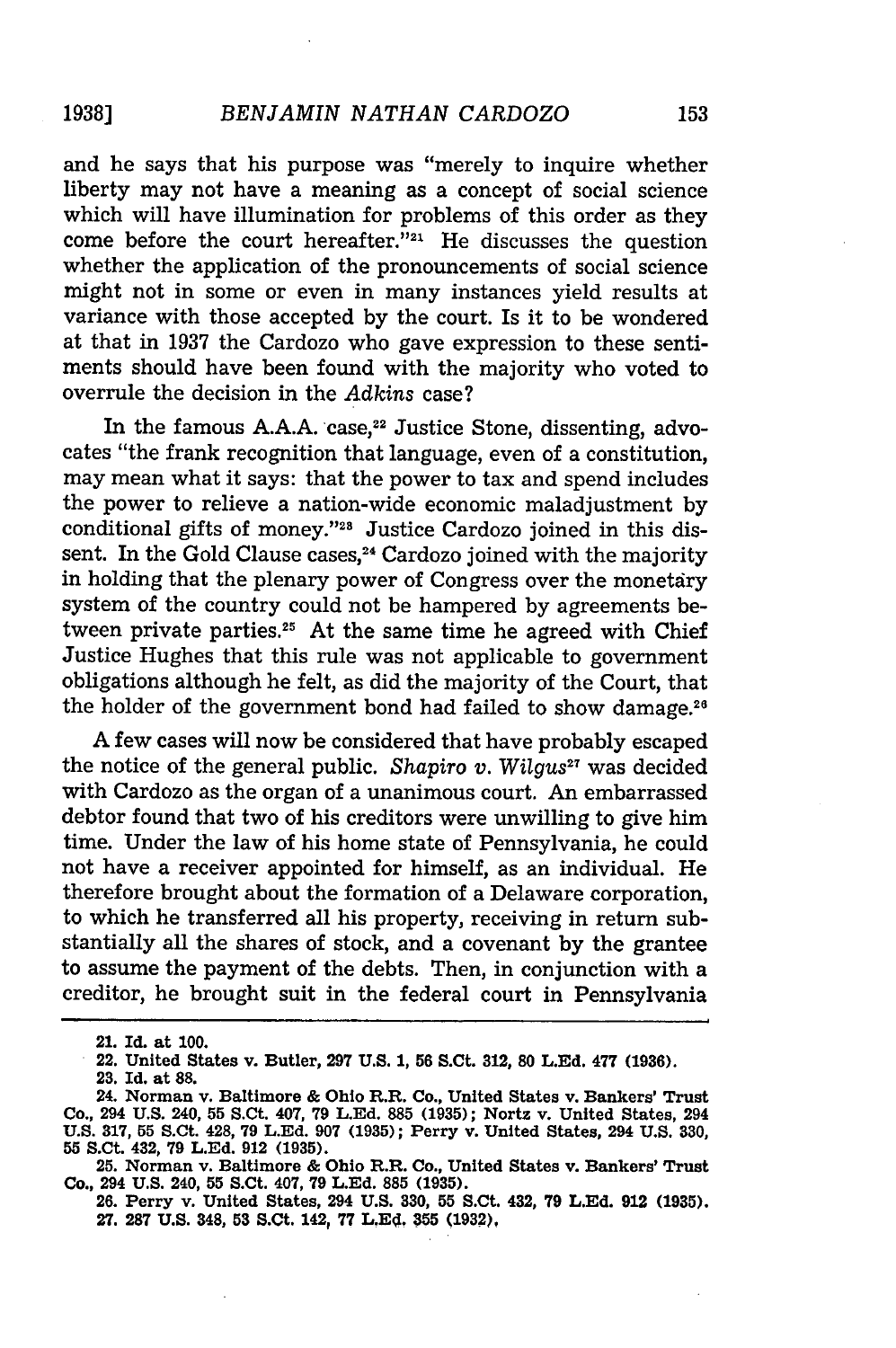against the newborn Delaware corporation, invoking diversity of citizenship as the ground of jurisdiction. To the end that, as the debtor averred, the business might be protected from the suits of creditors and made to pay a profit to stockholders, a receivership was prayed for. The corporation answered, admitting all the averments of the bill and joining in the prayer. A decree, entered the same day, appointed receivers, and enjoined attachments and executions not permitted by the court.

This scheme to thwart the creditor was described as "a purpose which has been condemned in Anglo-American law since the Statute of Elizabeth (13 Eliz., ch. 5)."<sup>28</sup> Justice Cardozo's opinion shows that the venerable statute was stronger than the infant corporation.

*Rogers v. Guaranty Trust Co.29* was a case decided by a 5 to 3 vote, Justice Roberts taking no part. Stone, Brandeis and Cardozo dissented. Briefly stated, the case went off on a jurisdictional question, the Supreme Court ordering the dismissal of the bill because of lack of jurisdiction in a federal court, but without prejudice to the petitioner's right to proceed in the state court of New Jersey. Justice Stone leads in the dissent. His review of an episode in the management of the American Tobacco Company is luminous and striking. Justice Cardozo's separate dissent contains the following:

"The doctrine of *forum non conveniens* is an instrument of justice. Courts must be slow to apply it at the instance of directors charged as personal wrongdoers, when justice will be delayed, even though not thwarted altogether, if jurisdiction is refused. At least that must be so when the wrong is clearly proved. The overmastering necessity of rebuking fraud or breach of trust will outweigh competing policies and shift the balance of convenience."<sup>30</sup>

*McCandless, Receiver, v. Furlaud81* was decided with Cardozo as the organ of the Court, Roberts, McReynolds, Sutherland and Butler dissenting. The subject of the case is the fraud of promoters of a corporation. The details of the transactions involved and discussed will not be here recited; suffice it to say that the liability of the promoters was affirmed, and Justice Cardozo's

**<sup>28.</sup> Id. at 354.**

**<sup>29. 288</sup> U.S. 123, 53 S.Ct. 295, 77 L.Ed. 652 (1933).**

**<sup>30.</sup> Id. at 151.**

**<sup>31. 296</sup> U.S. 140, 56 S.Ct. 41, 80 L.Ed. 121 (1935).**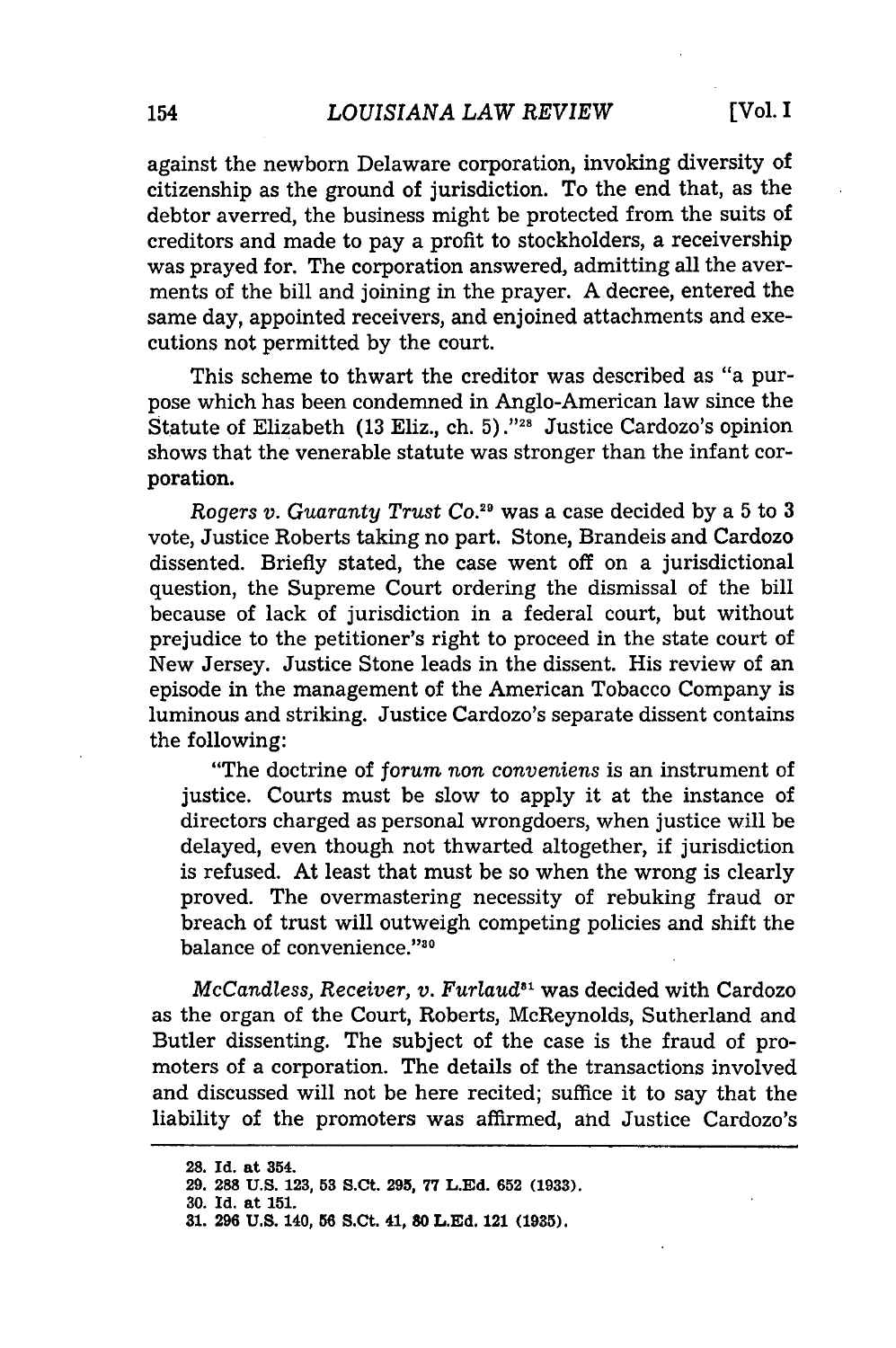**19381**

opinion is of the same nature that we might expect, after reading the dissent in *Rogers v. Guaranty Trust Co.,* supra.

*Jones v. Securities and Exchange Commission<sup>32</sup> was a case* in which Justice Sutherland was the organ of the court, and Justices Cardozo, Brandeis and Stone dissented. The right of a registrant to withdraw his registration statement without the consent of the Commission was upheld. A subpoena had been issued to the registrant, and he withdrew his registration statement without responding to the subpoena. The requirements of the subpoena were likened by Justice Sutherland to the proceedings of the Star Chamber. To this Cardozo answered:

"A Commission which is without coercive powers, which cannot arrest or amerce or imprison though a crime has been uncovered, or even punish for contempt, but can only inquire and report, the propriety of every question in the course of the inquiry being subject to the supervision of the ordinary courts of justice, is likened with denunciatory fervor to the Star Chamber of the Stuarts. Historians may find hyperbole in the sanguinary simile.

"The Rule now assailed was wisely conceived and lawfully adopted to foil the plans of knaves intent upon obscuring or suppressing the knowledge of their knavery."38

What has been written deals with Justice Cardozo by the method of formulating his philosophy of law largely in his own words. The application of that philosophy has been drawn from his opinions, whether of concurrence or of dissent, during his tenure as an associate justice of the Supreme Court of the United States.

He takes his own measure, in *The Paradoxes of Legal Science,* when he compares his labors with those of the designer of a bridge. It is not for the engineer to have misgivings. His business is to know. His work is not a mere experiment. He has wrought a highway to carry men and women from shore to shore, to carry them secure and unafraid, though the floods rage and boil below. And then he continues:

"So I cry out at times in rebellion, 'why cannot I do as much, or at least something measurably as much, to bridge with my rules of law the torrents of life?' I have given my years to the task, and behind me are untold generations, the

**<sup>32. 298</sup> U.S. 1, 56** S.Ct. **654, 80 L.Ed. 1015 (1936). 33. Id. at 33.**